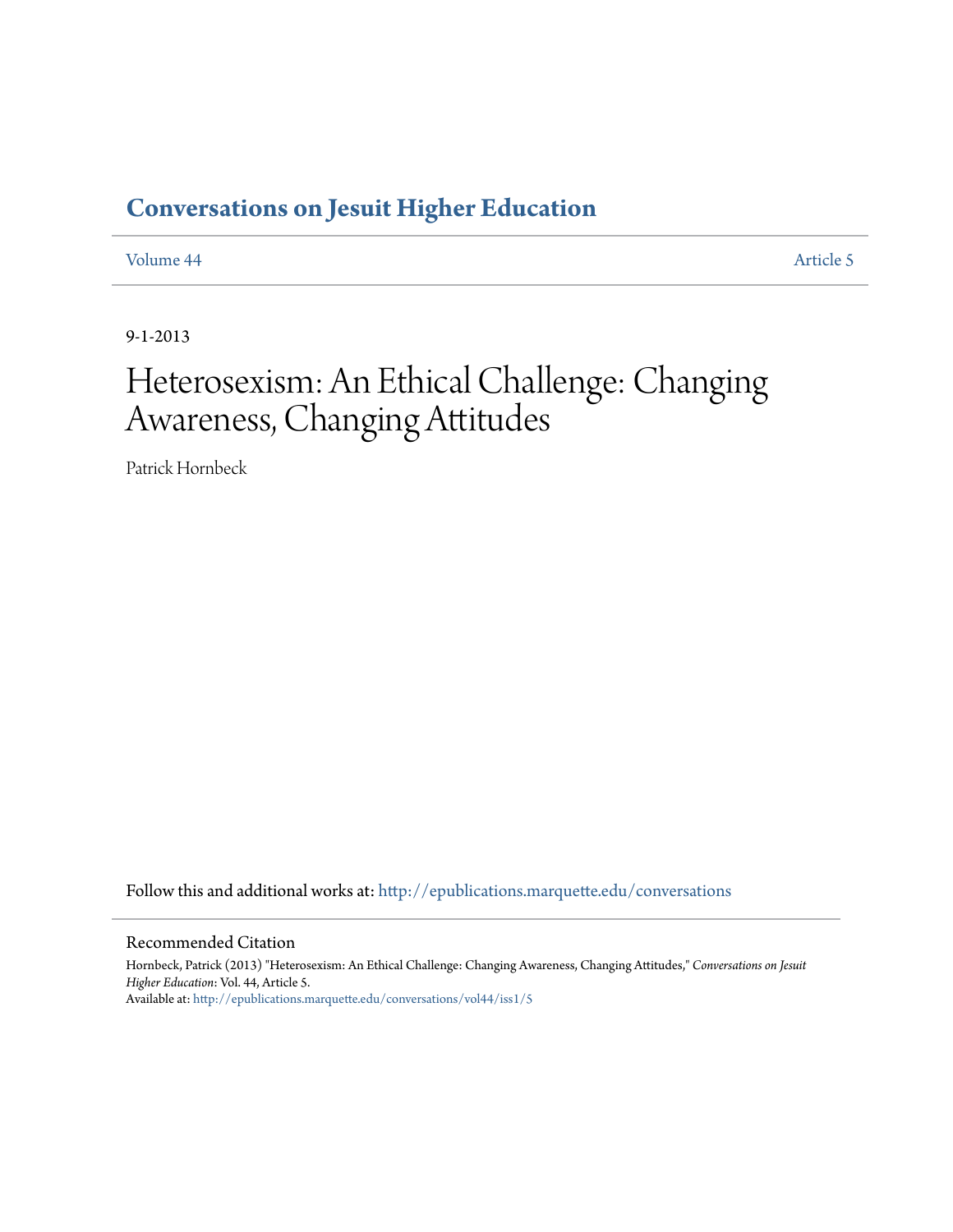# Heterosexism: An Ethical Challenge

## **Changing Awareness, Changing Attitudes**

### **By Patrick Hornbeck**

or "social<br>about race n recent decades, secular and religious advocates for social justice have examined the dynamics of systemic oppression. Rather than describing racism and sexism in terms of individual acts of bigotry, intolerance, and violence, scholars have studied more deeply how society and its institutions privilege, often latently, some persons, identities, and ways of living over others. This mode of analysis, known in theological circles as "structural sin"

or "social sin," has evoked compelling new insights about race, class, gender, disability, and sexuality.

Patricia Beattie Jung and Ralph F. Smith's book *Heterosexism: An Ethical Challenge* (1993) marked an important moment in Christian theological engagement with the sexual other, that is, with the persons, identities, and practices often designated LGBTQ (lesbian, gay, bisexual, transgender, and queer). Jung and Smith argued that interwoven beliefs in society and in religious institutions perpetuate the view that "heterosexuality is *the* normative form of human sexuality," and they demonstrated that these networks confer a range of benefits on heterosexuals and heterosexual couples at the expense of non-heterosexuals. Heterosexism stretches far beyond the views that any individual might possess, and thus to dismantle heterosexism requires deep, often painful changes in social structures as well as individual attitudes. Indeed, the summons to overcome heterosexism is applicable to a wide range of American institutions: federal, state, and local governments; hospitals, schools, universities, and churches.

For those who work in Jesuit colleges and universities, issues concerning sexual diversity are now more salient than ever. Six of the 28 U.S. Jesuit institutions of higher education now host centers that take diversity in gender and sexuality as a primary concern. At least 21 sponsor student, staff, or faculty organizations for LGBTQ persons and their allies; 15 organize events to mark Coming Out Day, the Day of Silence in remembrance of the victims of homophobic bullying, or the graduation of LGBTQ students. Simultaneously, however, these initiatives have often been critiqued from outside as signs that our institutions has lost their way with regard to their Catholic identity. And the U.S. Catholic bishops have opposed civil marriage for same-sex couples as a key plank in their religious, social, and political agenda.

Official Catholic teaching on homosexuality (formal church documents speak of "homosexual persons" and "homosexuality" rather than gays and lesbians, and there are few, if any, such documents, that discuss bisexual or transgendered persons) is complex and contested. It affirms that homosexual persons "must be accepted with

*Patrick Hornbeck is assistant professor and associate chair in the department of theology at Fordham University, Bronx, New York.*

<sup>8</sup> Conversations